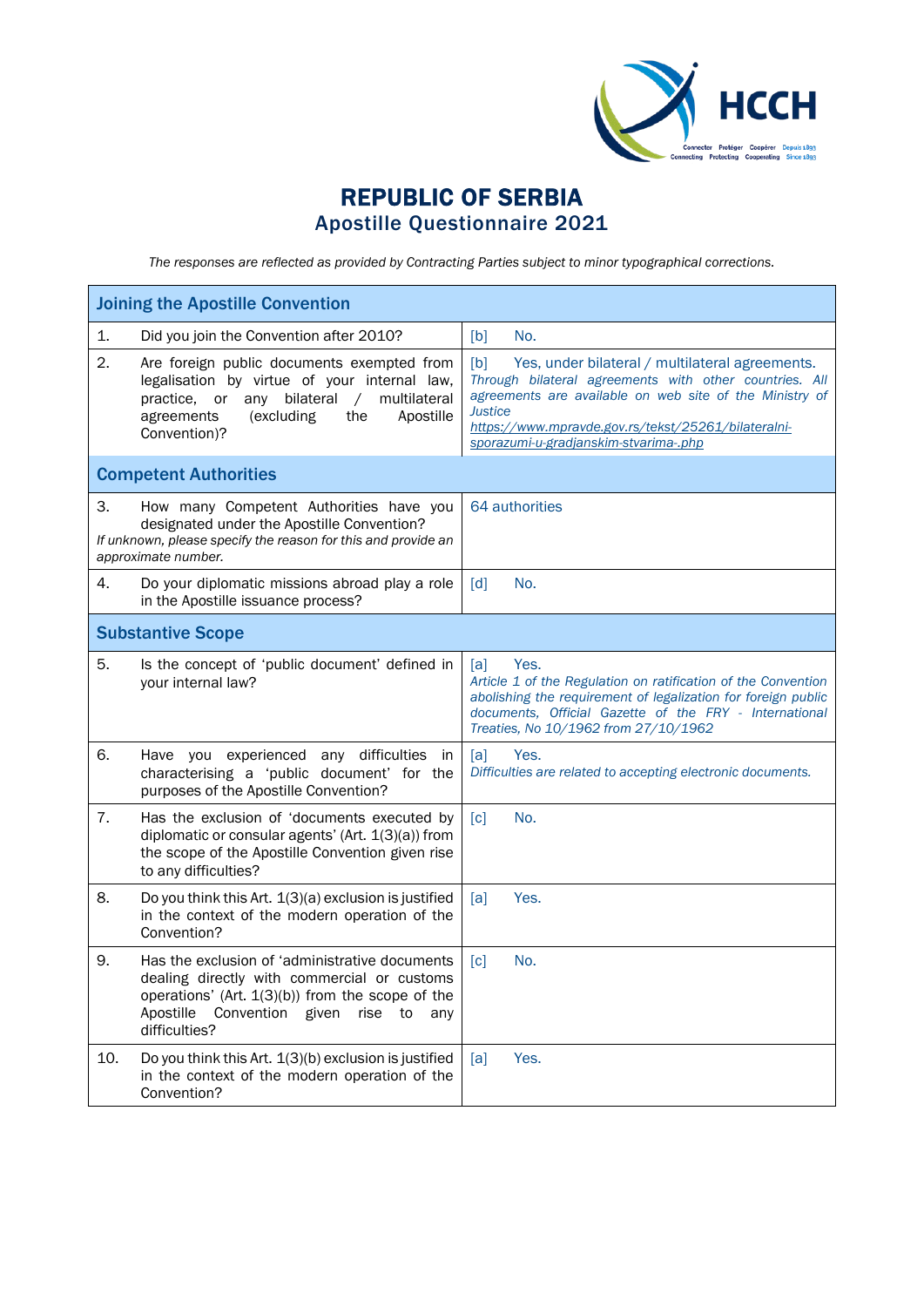| 11.<br>Do you issue (outgoing) or accept (incoming)<br>Apostilles for any of the following categories of<br>document? | <b>Issue</b>                                                                                                             |                                                                                                                                                                                                                                                                                                                                                                                                                                                                                             |                                                                                                             | Accept               |   |
|-----------------------------------------------------------------------------------------------------------------------|--------------------------------------------------------------------------------------------------------------------------|---------------------------------------------------------------------------------------------------------------------------------------------------------------------------------------------------------------------------------------------------------------------------------------------------------------------------------------------------------------------------------------------------------------------------------------------------------------------------------------------|-------------------------------------------------------------------------------------------------------------|----------------------|---|
|                                                                                                                       | Certificates of origin                                                                                                   | X                                                                                                                                                                                                                                                                                                                                                                                                                                                                                           | X                                                                                                           |                      |   |
|                                                                                                                       |                                                                                                                          |                                                                                                                                                                                                                                                                                                                                                                                                                                                                                             |                                                                                                             |                      |   |
|                                                                                                                       |                                                                                                                          |                                                                                                                                                                                                                                                                                                                                                                                                                                                                                             | Import licences                                                                                             |                      |   |
|                                                                                                                       |                                                                                                                          |                                                                                                                                                                                                                                                                                                                                                                                                                                                                                             | Health and safety certificates<br>issued by the relevant<br>government authorities or<br>agencies           | X                    | X |
|                                                                                                                       |                                                                                                                          |                                                                                                                                                                                                                                                                                                                                                                                                                                                                                             | Certificates of products<br>registration                                                                    |                      |   |
|                                                                                                                       |                                                                                                                          |                                                                                                                                                                                                                                                                                                                                                                                                                                                                                             | Certificates of conformity                                                                                  |                      |   |
|                                                                                                                       |                                                                                                                          |                                                                                                                                                                                                                                                                                                                                                                                                                                                                                             | End user certificates<br>(i.e. documents certifying that the<br>buyer is the end user of acquired<br>goods) |                      |   |
|                                                                                                                       |                                                                                                                          |                                                                                                                                                                                                                                                                                                                                                                                                                                                                                             | Commercial invoices                                                                                         |                      |   |
|                                                                                                                       | <b>Apostille Process</b>                                                                                                 |                                                                                                                                                                                                                                                                                                                                                                                                                                                                                             |                                                                                                             |                      |   |
|                                                                                                                       | <b>Certification of Public Documents</b>                                                                                 |                                                                                                                                                                                                                                                                                                                                                                                                                                                                                             |                                                                                                             |                      |   |
| 12.                                                                                                                   | Do any of your public documents require some<br>other intermediate certification before the<br>issuance of an Apostille? | [b]<br>No, an intermediate certification is not required<br>for any public document; Apostilles are issued directly<br>upon the public document.                                                                                                                                                                                                                                                                                                                                            |                                                                                                             |                      |   |
|                                                                                                                       | <b>Requesting an Apostille (Outgoing)</b>                                                                                |                                                                                                                                                                                                                                                                                                                                                                                                                                                                                             |                                                                                                             |                      |   |
| 13.                                                                                                                   | How can an Apostille be requested?                                                                                       | [a]<br>In person.                                                                                                                                                                                                                                                                                                                                                                                                                                                                           |                                                                                                             |                      | X |
|                                                                                                                       |                                                                                                                          | [b]<br>By post.                                                                                                                                                                                                                                                                                                                                                                                                                                                                             |                                                                                                             |                      |   |
|                                                                                                                       |                                                                                                                          | [c]<br>By email.                                                                                                                                                                                                                                                                                                                                                                                                                                                                            |                                                                                                             |                      |   |
|                                                                                                                       |                                                                                                                          | Through a website.<br>[d]                                                                                                                                                                                                                                                                                                                                                                                                                                                                   |                                                                                                             |                      |   |
|                                                                                                                       |                                                                                                                          | Other.<br>[e]                                                                                                                                                                                                                                                                                                                                                                                                                                                                               | Through authorized person and family member.                                                                |                      | X |
| 14.                                                                                                                   | When issuing an Apostille, do you enquire about<br>the State of destination?                                             | $\lceil d \rceil$<br>No.                                                                                                                                                                                                                                                                                                                                                                                                                                                                    |                                                                                                             |                      |   |
| 15.                                                                                                                   | How long does it take for an Apostille to be<br>issued?                                                                  | Other requests<br>(from the time of<br>In-person request<br>(paper Apostille)<br>receipt) (paper<br>Apostille)                                                                                                                                                                                                                                                                                                                                                                              |                                                                                                             | e-Apostille requests |   |
|                                                                                                                       |                                                                                                                          | On the same<br>day                                                                                                                                                                                                                                                                                                                                                                                                                                                                          | On the same<br>day                                                                                          |                      |   |
| 16.                                                                                                                   | Does your Competent Authority impose a fee for<br>issuing an Apostille?                                                  | [b]<br>Yes, but the price is dependent on, for example,<br>the category of public document(s), the Competent<br>Authority, or the type of application.<br>For legalization of signature, copy and document that should<br>be used abroad the court fee is 1900 dinars.<br>Application for legalization of signature, copy and document<br>that should be used abroad the court fee is 190 dinars.<br>For legalization of signature of the court interpreter the court<br>fee is 490 dinars. |                                                                                                             |                      |   |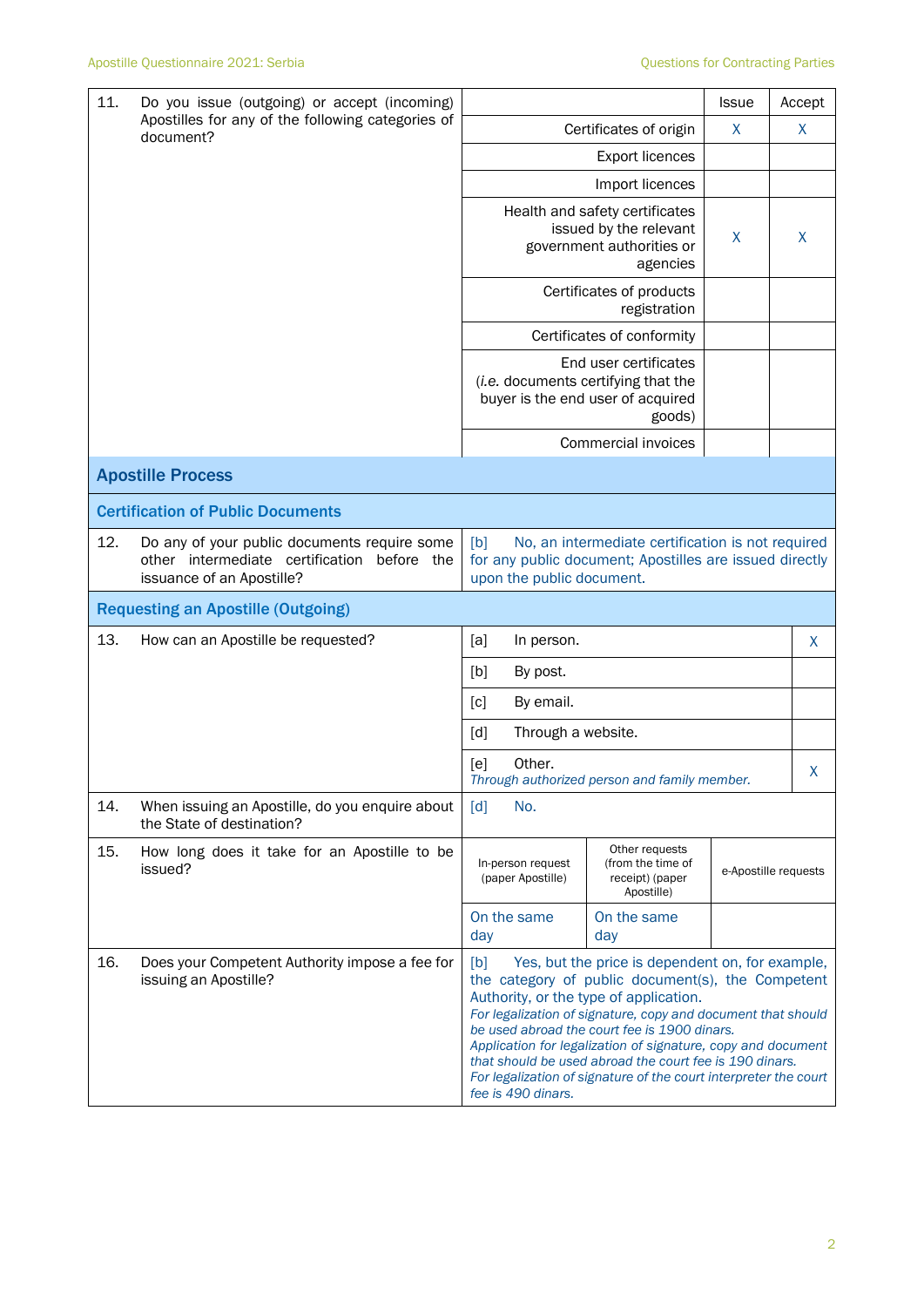|     | <b>Issuing an Apostille (Outgoing)</b>                                                                                                                                                                                                        |                                                                                                                                                                                                      |  |  |
|-----|-----------------------------------------------------------------------------------------------------------------------------------------------------------------------------------------------------------------------------------------------|------------------------------------------------------------------------------------------------------------------------------------------------------------------------------------------------------|--|--|
| 17. | How is the origin of a public document verified<br>for the purpose of issuing an Apostille (i.e.<br>verification of the authenticity of the signature,<br>the capacity of the signer, and the identity of the<br>seal / stamp (Art. $5(2)$ )? | Single Competent Authority.<br>[a]<br>A paper-based database of sample signatures /<br>$\mathbf{[i]}$<br>seals / stamps.                                                                             |  |  |
| 18. | How does a Competent Authority address<br>situations where it is unable to verify the origin<br>of the public document?                                                                                                                       | The Competent Authority will contact the issuing<br>[b]<br>authority to confirm authenticity but will not issue the<br>Apostille until the new signature, stamp or seal is added<br>to the database. |  |  |
| 19. | In what language(s) are the 10 standard items<br>of your Apostilles available?                                                                                                                                                                | [a]<br>In one language.<br>Serbian language                                                                                                                                                          |  |  |
| 20. | In what language(s) are the blank fields of your<br>Apostilles filled in?                                                                                                                                                                     | [a]<br>In one language.<br>Serbian language                                                                                                                                                          |  |  |
| 21. | How are the blank fields of your Apostilles filled<br>in?                                                                                                                                                                                     | $\lceil c \rceil$<br>Other.<br>Using a typewriter.                                                                                                                                                   |  |  |
|     | <b>Apostille Registers</b>                                                                                                                                                                                                                    |                                                                                                                                                                                                      |  |  |
| 22. | How is your Apostille register, required by<br>Article 7, maintained?                                                                                                                                                                         | Multiple Competent Authorities.<br>[b]<br>A single, national register in electronic form, not<br>[iii]<br>publicly accessible online.                                                                |  |  |
| 23. | What particulars are contained in your Apostille<br>register?                                                                                                                                                                                 | Number and date of the Apostille<br>[a]<br>X<br>(required).                                                                                                                                          |  |  |
|     |                                                                                                                                                                                                                                               | Name and capacity of the person signing<br>[b]<br>the document and $/$ or the name of<br>X<br>authority whose seal or stamp is affixed<br>(required).                                                |  |  |
|     |                                                                                                                                                                                                                                               | Name and / or type of underlying<br>[c]<br>document.                                                                                                                                                 |  |  |
|     |                                                                                                                                                                                                                                               | [d]<br>Description of the contents of underlying<br>X<br>document.                                                                                                                                   |  |  |
|     |                                                                                                                                                                                                                                               | [e]<br>Name of the applicant.                                                                                                                                                                        |  |  |
|     |                                                                                                                                                                                                                                               | State of destination.<br>$[f]$<br>X                                                                                                                                                                  |  |  |
|     |                                                                                                                                                                                                                                               | Copy of the Apostille.<br>[g]<br>X                                                                                                                                                                   |  |  |
|     |                                                                                                                                                                                                                                               | Copy of the underlying document.<br>[h]                                                                                                                                                              |  |  |
|     |                                                                                                                                                                                                                                               | Other.<br>$[1]$<br>X<br>The court fees of Apostille.                                                                                                                                                 |  |  |
| 24. | Is there a limit to how long records can be<br>retained on the Apostille register?                                                                                                                                                            | $\lceil d \rceil$<br>No.                                                                                                                                                                             |  |  |
| 25. | If your register is not publicly accessible, how<br>frequently do your Competent Authorities<br>receive requests to verify an Apostille they have<br>issued in the register?                                                                  | $[f]$<br>Unknown.                                                                                                                                                                                    |  |  |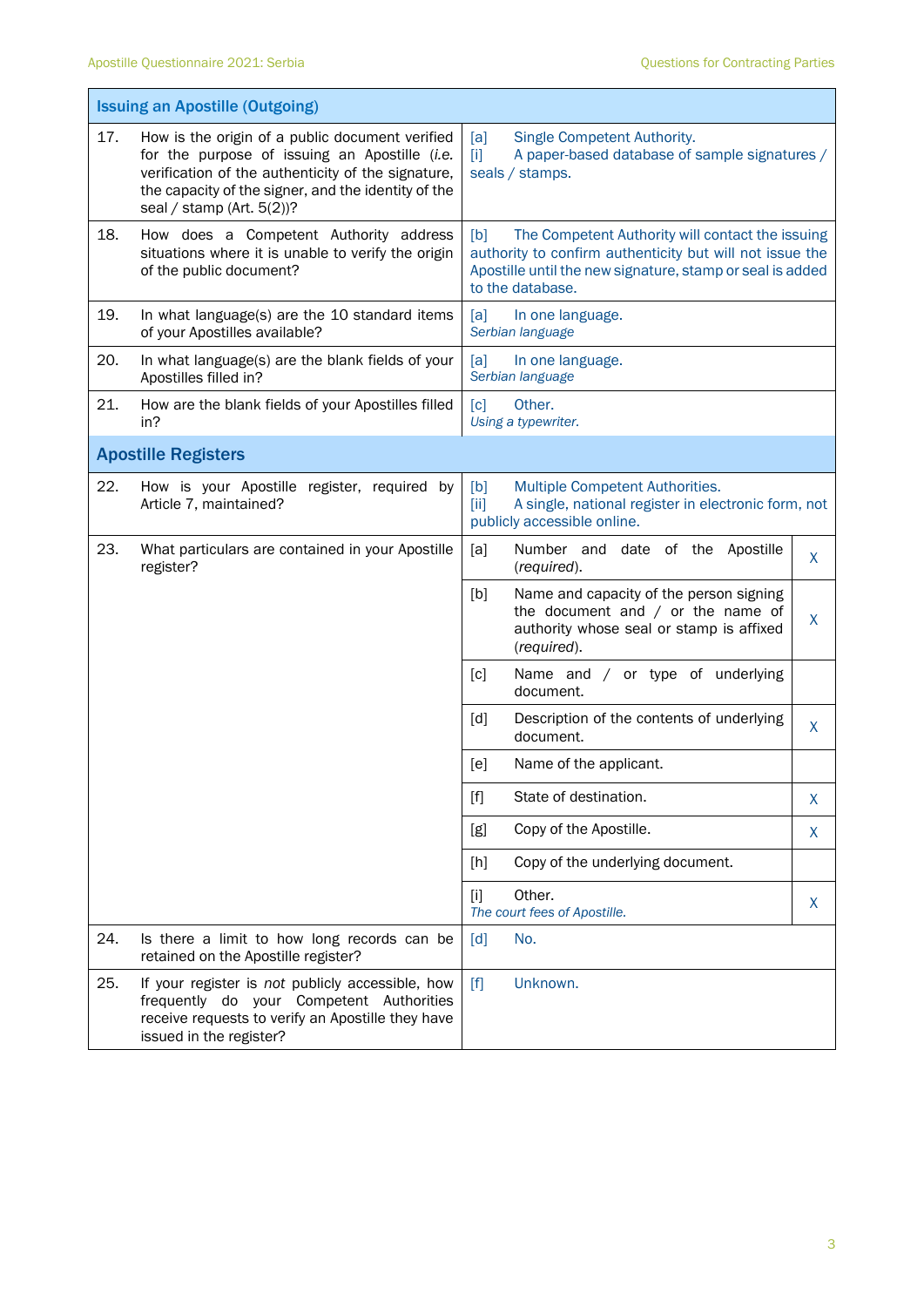|     | <b>Technology &amp; the e-APP</b>                                                                                                                                                                                           |                                                                                                                                                          |                                                                                                                                                                                                                                                                                                                                           |   |
|-----|-----------------------------------------------------------------------------------------------------------------------------------------------------------------------------------------------------------------------------|----------------------------------------------------------------------------------------------------------------------------------------------------------|-------------------------------------------------------------------------------------------------------------------------------------------------------------------------------------------------------------------------------------------------------------------------------------------------------------------------------------------|---|
| 26. | Under your internal law, do you recognise<br>electronic / digital signatures as functionally<br>equivalent to handwritten signatures (i.e. can a<br>public document be signed electronically)?                              | Yes.<br>[a]<br>Law on Electronic Document, Electronic Identification and<br>trust services in electronic business (Official Gazette of RS,<br>No 94/2017 |                                                                                                                                                                                                                                                                                                                                           |   |
|     |                                                                                                                                                                                                                             |                                                                                                                                                          | https://www.paragraf.rs/propisi/zakon-o-elektronskom-<br>dokumentu-elektronskoj-identifikaciji-i-uslugama-od-<br>poverenja-u-elektronskom-poslovanju.html                                                                                                                                                                                 |   |
| 27. | Under your internal law, are public documents<br>executed, or able to be executed, in electronic<br>form (whether or not they are to be used abroad<br>under the Convention)?                                               | [a]                                                                                                                                                      | Yes.                                                                                                                                                                                                                                                                                                                                      |   |
|     | For Parties that answered yes to Q27.<br>27.1. What categories of public documents are<br>executed, or able to be executed, in electronic<br>form (whether or not they are to be used abroad<br>under the Convention)?      | [a]                                                                                                                                                      | All public documents.                                                                                                                                                                                                                                                                                                                     |   |
|     |                                                                                                                                                                                                                             | [b]                                                                                                                                                      | Civil status documents (e.g. birth, death<br>and<br>marriage<br>certificates)<br>and<br>certificates of non-impediment.                                                                                                                                                                                                                   |   |
|     |                                                                                                                                                                                                                             | $\lceil c \rceil$                                                                                                                                        | Other<br>administrative<br>documents<br>(including decisions from administrative<br>tribunals or decision-making bodies).                                                                                                                                                                                                                 |   |
|     |                                                                                                                                                                                                                             | [d]                                                                                                                                                      | Extracts from commercial registers and<br>other registers.                                                                                                                                                                                                                                                                                |   |
|     |                                                                                                                                                                                                                             | [e]                                                                                                                                                      | Notarial authentications of signatures.                                                                                                                                                                                                                                                                                                   |   |
|     |                                                                                                                                                                                                                             | $[f]$                                                                                                                                                    | Other notarial acts.                                                                                                                                                                                                                                                                                                                      |   |
|     |                                                                                                                                                                                                                             | [g]                                                                                                                                                      | Diplomas<br>education<br>other<br>and<br>documents.                                                                                                                                                                                                                                                                                       |   |
|     |                                                                                                                                                                                                                             | [h]                                                                                                                                                      | Court documents, including judgments.                                                                                                                                                                                                                                                                                                     |   |
|     |                                                                                                                                                                                                                             | $[1]$                                                                                                                                                    | Patents or other documents pertaining to<br>intellectual property rights.                                                                                                                                                                                                                                                                 |   |
|     |                                                                                                                                                                                                                             | [j]                                                                                                                                                      | Documents relating to adoptions.                                                                                                                                                                                                                                                                                                          |   |
|     |                                                                                                                                                                                                                             | [k]                                                                                                                                                      | Translations.                                                                                                                                                                                                                                                                                                                             |   |
|     |                                                                                                                                                                                                                             | $[1]$                                                                                                                                                    | Medical or health certificates.                                                                                                                                                                                                                                                                                                           |   |
|     |                                                                                                                                                                                                                             | [m]                                                                                                                                                      | Criminal records.                                                                                                                                                                                                                                                                                                                         |   |
|     |                                                                                                                                                                                                                             | [n]                                                                                                                                                      | Import or export licences.                                                                                                                                                                                                                                                                                                                |   |
|     |                                                                                                                                                                                                                             | [0]                                                                                                                                                      | Certificates of origin.                                                                                                                                                                                                                                                                                                                   |   |
|     |                                                                                                                                                                                                                             | [p]                                                                                                                                                      | Certificates of conformity.                                                                                                                                                                                                                                                                                                               |   |
|     |                                                                                                                                                                                                                             | [q]<br>this law.                                                                                                                                         | Other.<br>According to the Law on Electronic Document,<br>Electronic Identification and trust services in<br>electronic business all electronic documents are valid<br>and have probative force if they are composed in<br>compliance with this law. Validity and probative force<br>could not be disputed if they are in compliance with | X |
|     | For Parties that answered yes to Q27.<br>27.2. Approximately what percentage of your public<br>documents are originally executed in electronic<br>form (whether or not they are to be used abroad<br>under the Convention)? | Unknown.                                                                                                                                                 |                                                                                                                                                                                                                                                                                                                                           |   |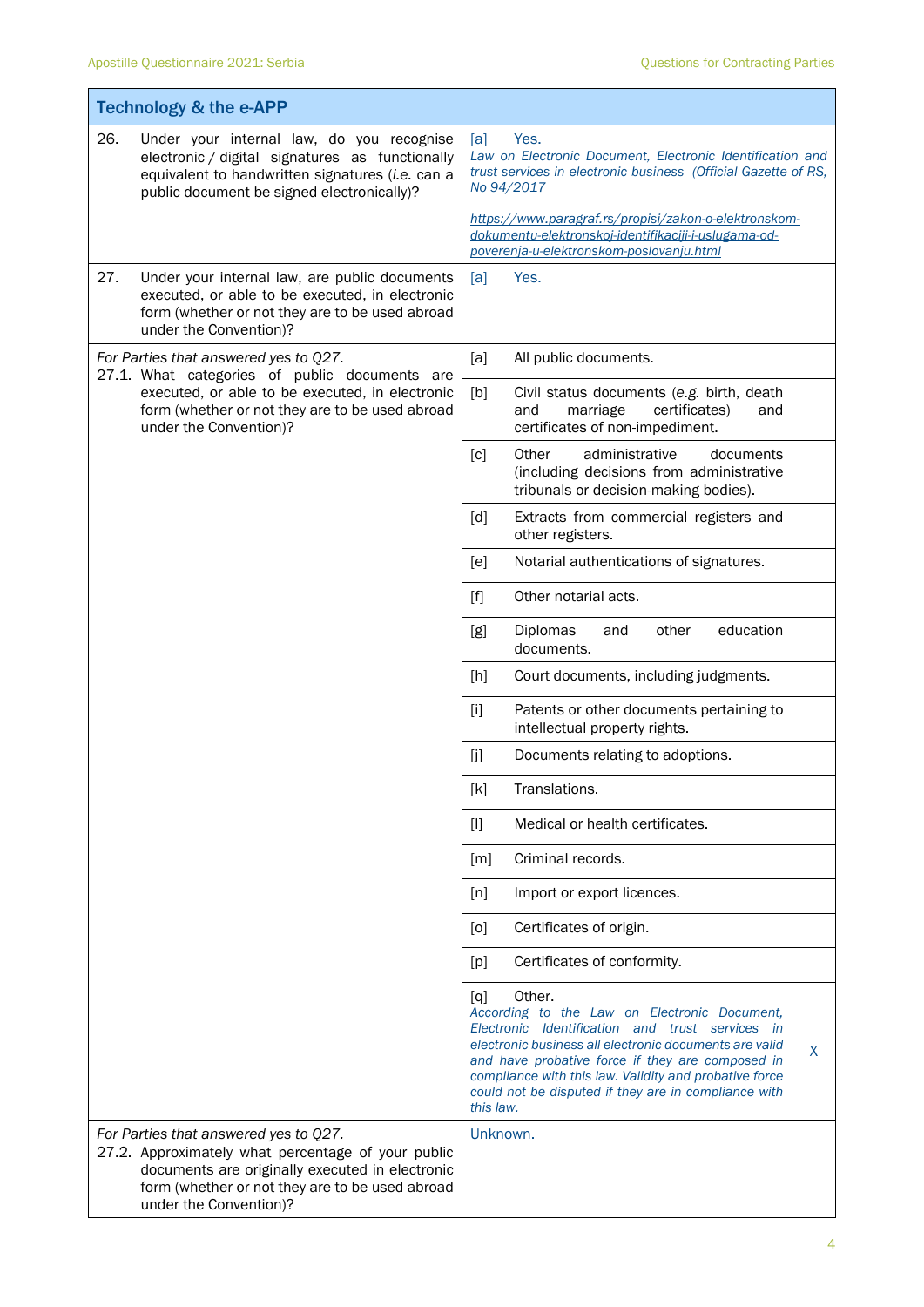| 28.<br>Do you issue e-Apostilles?                                                                                                                                 | [b]<br>No.<br>We are studying the use of e-Apostilles and plan<br>m<br>to implement the e-Apostille component.<br>It is in plan in the future. |  |  |
|-------------------------------------------------------------------------------------------------------------------------------------------------------------------|------------------------------------------------------------------------------------------------------------------------------------------------|--|--|
| For Parties that answered no to Q28.<br>28.1. What challenges are you facing that may prevent                                                                     | Internal law limitations.<br>[a]                                                                                                               |  |  |
| you from implementing the e-Apostille?                                                                                                                            | Judicial or administrative structure.<br>[b]                                                                                                   |  |  |
|                                                                                                                                                                   | Implementation challenges (e.g. lack of<br>[c]<br>resources, lack of infrastructure).                                                          |  |  |
|                                                                                                                                                                   | [d]<br>Cost.                                                                                                                                   |  |  |
|                                                                                                                                                                   | System interoperability / compatibility.<br>[e]                                                                                                |  |  |
|                                                                                                                                                                   | $[f]$<br>Security concerns.                                                                                                                    |  |  |
|                                                                                                                                                                   | Other.<br>[g]<br>X<br>Different challenges and different authorities.                                                                          |  |  |
| For Parties that answered no to Q28.<br>28.2. How do you issue an Apostille for a public<br>document executed in electronic form?                                 | [b]<br>By paper Apostille, attached to a hard copy of the<br>electronic public document.                                                       |  |  |
| 29.<br>Are your authorities<br>equipped to<br>accept<br>incoming e-Apostilles?                                                                                    | No.<br>$\lceil c \rceil$<br>It is in plan in the future.                                                                                       |  |  |
| 30.<br>Do you maintain an e-Register?                                                                                                                             | [b]<br>No.<br>[ii]<br>We are not currently planning to implement the<br>e-Register component.                                                  |  |  |
| For Parties that answered no to Q30.                                                                                                                              | [a]<br>Internal law limitations.                                                                                                               |  |  |
| 30.1. What challenges are you facing that may prevent<br>you from implementing the e-Register?                                                                    | Judicial or administrative structure.<br>[b]                                                                                                   |  |  |
|                                                                                                                                                                   | Implementation challenges (e.g. lack of<br>[c]<br>resources, lack of infrastructure).                                                          |  |  |
|                                                                                                                                                                   | [d]<br>Cost.                                                                                                                                   |  |  |
|                                                                                                                                                                   | [e]<br>System interoperability / compatibility.                                                                                                |  |  |
|                                                                                                                                                                   | $[f]$<br>Security concerns.                                                                                                                    |  |  |
|                                                                                                                                                                   | Other.<br>[g]<br>X<br>Different challenges                                                                                                     |  |  |
| 31.<br>Have you been in contact with other Competent<br>Authorities that operate an e-APP component<br>and exchanged information and / or relevant<br>experience? | No.<br>[b]                                                                                                                                     |  |  |
| <b>Issues with Apostilles</b>                                                                                                                                     |                                                                                                                                                |  |  |
| 32.<br>Has an Apostille <i>issued</i> by your Competent<br>Authority ever been refused by the authorities of<br>another Contracting Party on the following        | [a]<br>Form requirements (e.g. square-shaped,<br>sides of at least nine centimetres, border,<br>ink, etc).                                     |  |  |
| grounds:                                                                                                                                                          | The manner in which the Apostille was<br>[b]<br>affixed / attached<br>the<br>underlying<br>to<br>document.                                     |  |  |
|                                                                                                                                                                   | [c]<br>The Apostille was not signed.                                                                                                           |  |  |
|                                                                                                                                                                   | οf<br>standard<br>[d]<br><b>One</b><br>the<br>or<br>more<br>informational items were not filled in.                                            |  |  |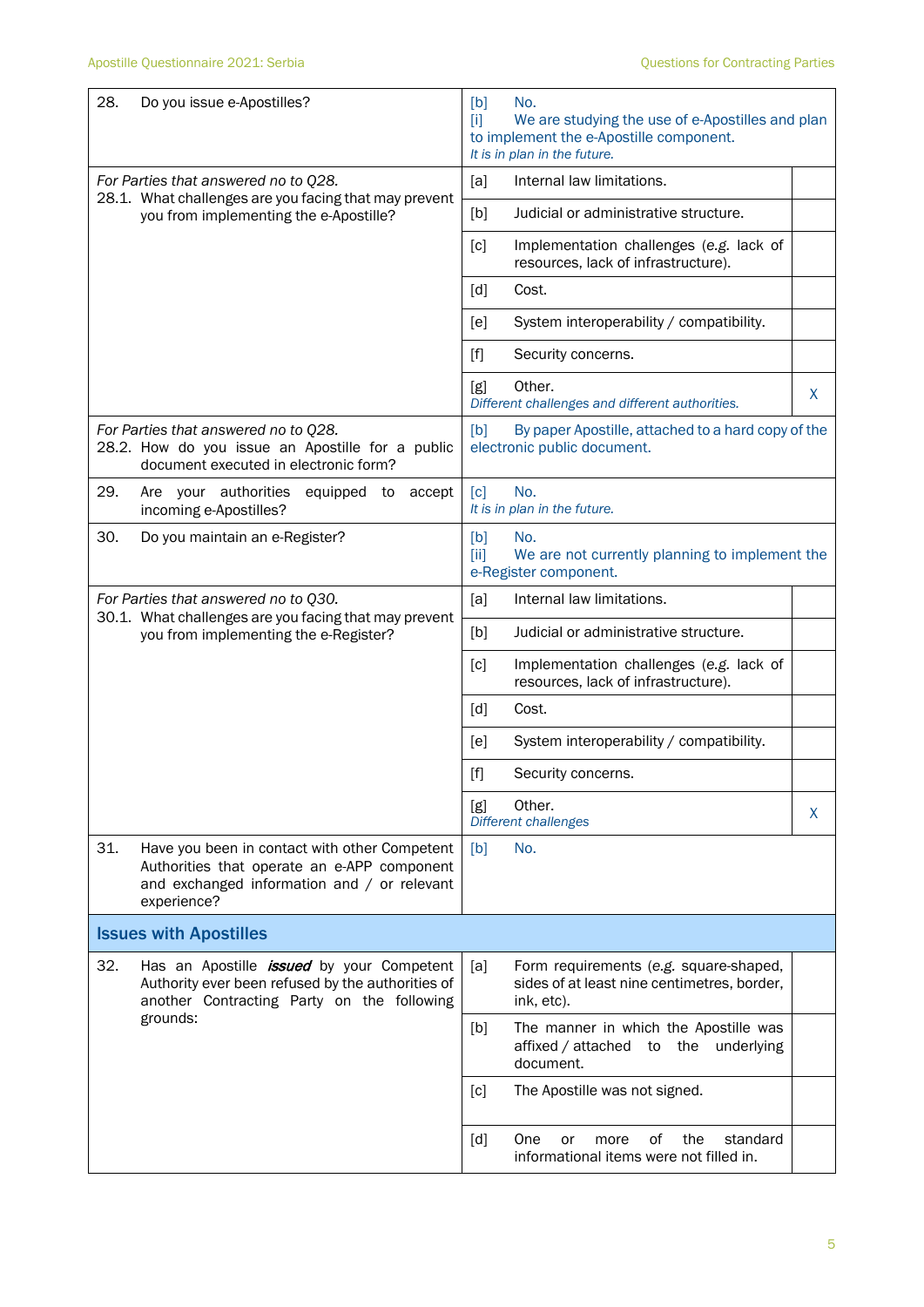|     |                                                                                                                                                          | [e]   | The Apostille was in electronic form (an<br>e-Apostille).                                           |   |
|-----|----------------------------------------------------------------------------------------------------------------------------------------------------------|-------|-----------------------------------------------------------------------------------------------------|---|
|     |                                                                                                                                                          | $[f]$ | The underlying public document was in<br>electronic form.                                           |   |
|     |                                                                                                                                                          | [g]   | The underlying public document had<br>expired / was not issued within a certain<br>timeframe.       |   |
|     |                                                                                                                                                          | [h]   | The underlying document was not a<br>public document under the law of the<br>destination.           |   |
|     |                                                                                                                                                          | $[1]$ | Other.                                                                                              |   |
|     |                                                                                                                                                          | [j]   | Unknown.                                                                                            | X |
|     |                                                                                                                                                          | [k]   | No / Not applicable.                                                                                |   |
| 33. | Has your Competent Authority ever been<br>requested by external Competent Authorities to<br>certify or confirm your procedure for issuing<br>Apostilles? | [b]   | No.                                                                                                 |   |
| 34. | Has an Apostille <i>received</i> by your authorities<br>ever been refused on the following grounds:                                                      | [a]   | The issuing State was not a Contracting<br>Party to the Apostille Convention.                       |   |
|     |                                                                                                                                                          | [b]   | Form requirements (e.g. square-shaped,<br>sides of at least nine centimetres, border,<br>ink, etc). |   |
|     |                                                                                                                                                          | [c]   | The manner in which the Apostille was<br>affixed / attached to<br>the<br>underlying<br>document.    |   |
|     |                                                                                                                                                          | [d]   | The Apostille was not signed.                                                                       |   |
|     |                                                                                                                                                          | [e]   | One<br>of<br>the<br>standard<br>or<br>more<br>informational items were not filled in.               |   |
|     |                                                                                                                                                          | $[f]$ | The Apostille was in electronic form (an<br>e-Apostille).                                           |   |
|     |                                                                                                                                                          | [g]   | The underlying public document was in<br>electronic form.                                           |   |
|     |                                                                                                                                                          | [h]   | The underlying public document had<br>expired / was not issued within a certain<br>timeframe.       |   |
|     |                                                                                                                                                          | $[1]$ | The underlying document was not a<br>public document under the law of the<br>destination.           |   |
|     |                                                                                                                                                          | [j]   | Other.                                                                                              |   |
|     |                                                                                                                                                          | [k]   | Unknown.                                                                                            | X |
|     |                                                                                                                                                          | $[]$  | No / Not applicable.                                                                                |   |